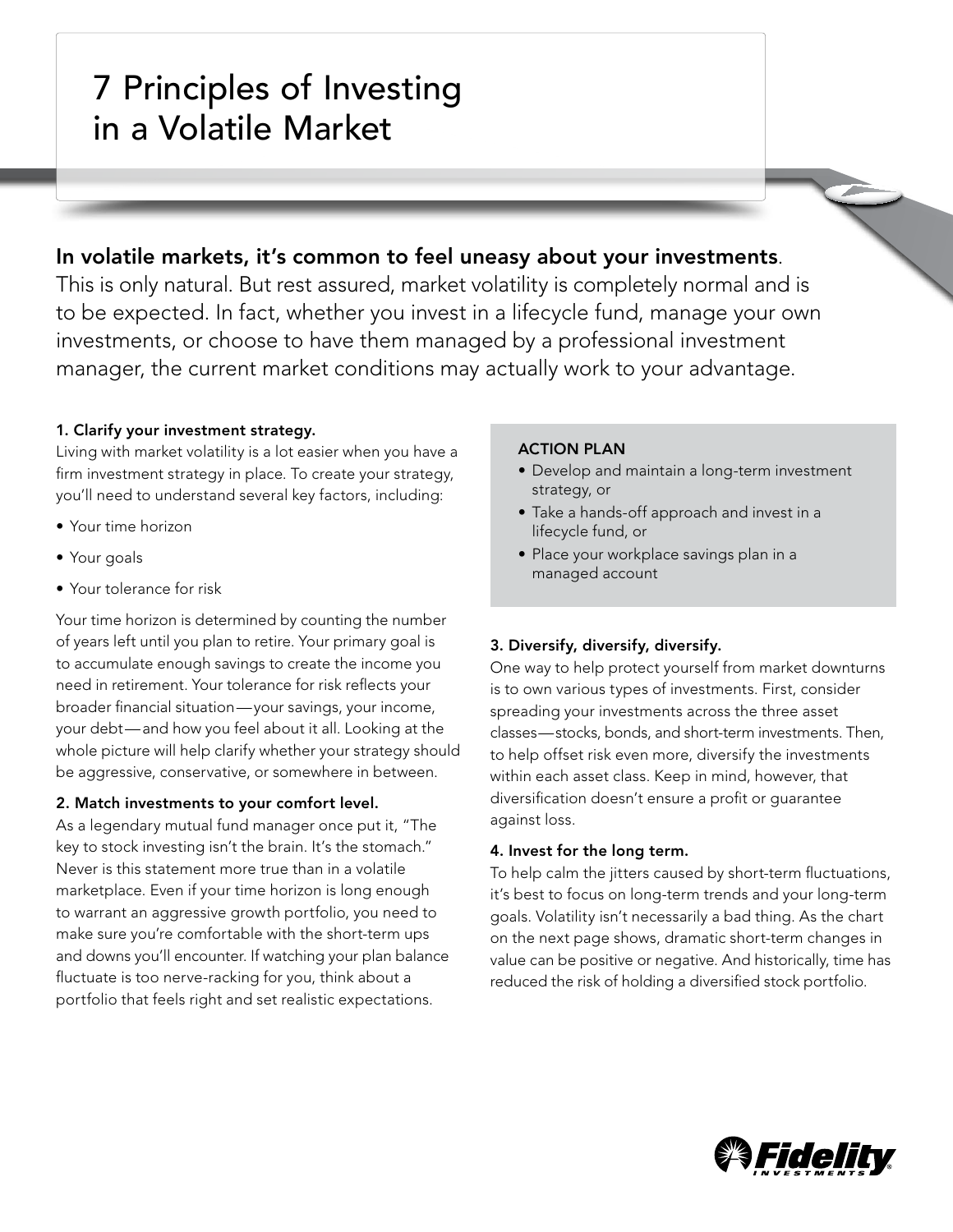#### The market is much calmer in the long run.

This chart shows the span between the largest average 1-year, 5-year, 10-year, and 20-year gains and losses among three key market indexes for the period 1926–2013. As you can see, short-term holdings (especially in stocks) are extremely volatile. Historically, a long-term approach has provided a much smoother ride.



Source: Ibbotson Associates, 2013. This chart is a graphical representation of the best and worst rolling 12-month, 5-year, 10-year, and 20-year periods for the S&P 500® Index, U.S. Intermediate Government Bond Index, and U.S. 30-day Treasury bills for the period 1926–2013.

Past performance is no quarantee of future results. The asset class (index) returns reflect the reinvestment of dividends and other earnings. This chart is for illustrative purposes only and does not represent actual or future performance of any investment option. It is not possible to invest directly in a market index.

Stocks are represented by the Standard and Poor's 500 Index (S&P 500® Index). The S&P 500® Index is a registered service mark of The McGraw-Hill Companies, Inc., and has been licensed for use by Fidelity Distributors Corporation and its affiliates. It is an unmanaged index of the common stock prices of 500 widely held U.S. stocks that includes the reinvestment of dividends.

Bonds are represented by the U.S. Intermediate Government Bond Index, which is an unmanaged index that includes the reinvestment of interest income.

Short-term instruments are represented by U.S. Treasury bills, which are backed by the full faith and credit of the U.S. government.

Inflation is represented by the Consumer Price Index, which monitors the cost of living in the United States.

Stock prices are more volatile than those of other securities. Government bonds and corporate bonds have more moderate short-term price fluctuations than stocks, but provide lower potential long-term returns. U.S. Treasury bills maintain a stable value if held to maturity, but returns are generally only slightly above the inflation rate.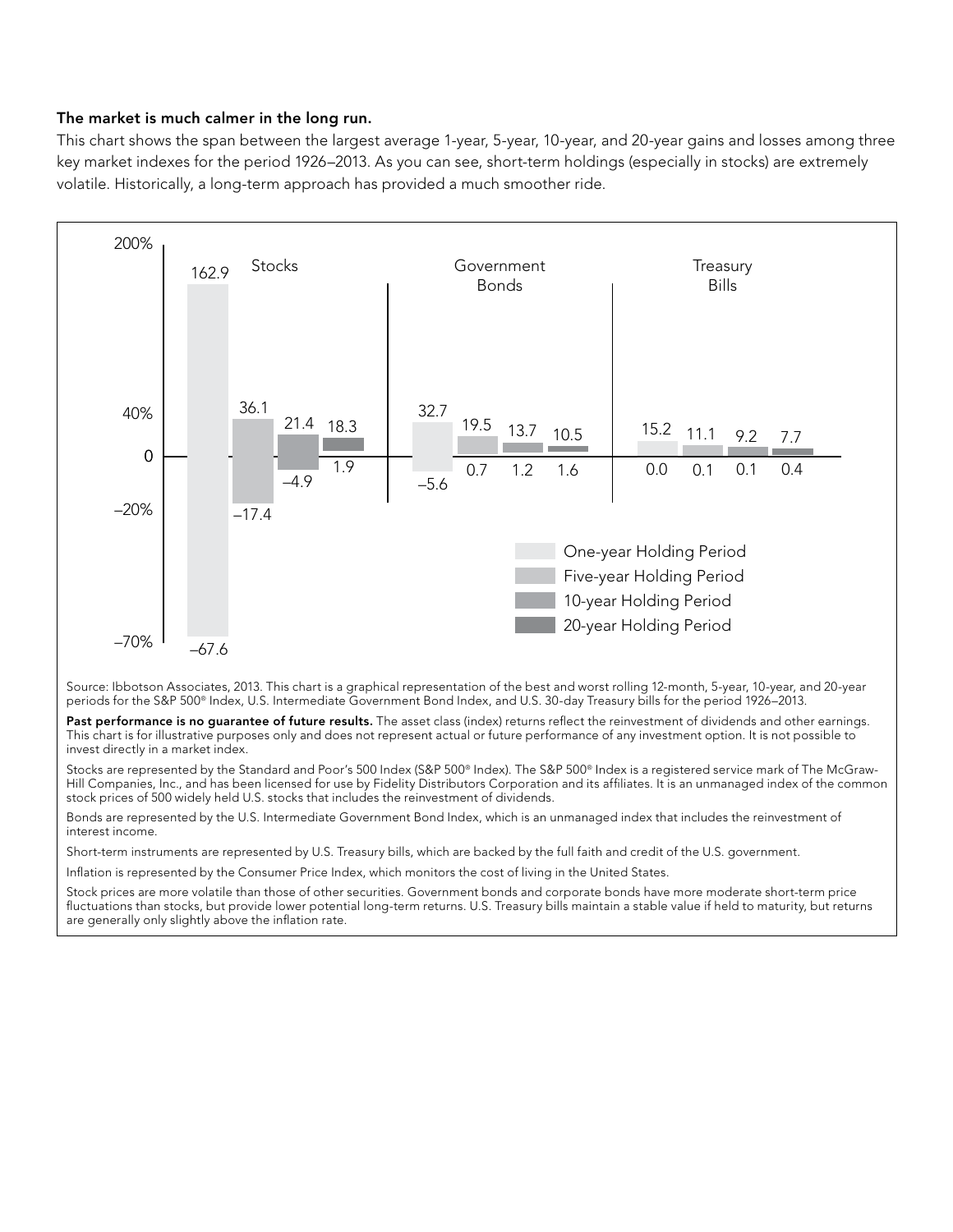#### 5. Don't try to time the market.

No one can consistently predict the market, not even the experts. Yet many investors think they can guess what will happen, based on hunches or rumors. Unless you know precisely when to buy or sell, you can, and probably will, miss the market. This can really cost you. Most of the market's gains occur in just a few strong, but unpredictable, trading days here and there. To benefit from the market's long-term performance, you need to be in the market on those days. This means you have to invest for the long run and stick with it throughout the market's ups and downs.

#### 6. Do well "on average."

By investing regularly over months, years, and decades, you can actually benefit from a volatile market. Through a time-proven investment technique called dollar cost averaging, you simply put a set amount in each of your plan investments every pay period, regardless of how the market's doing. Over the years, your money buys more units of each investment option when prices are low, and fewer when prices are high. As a result, the average price per share of your investments may be lower than if you invested all your money at once. (See the table to the right.) More importantly, you avoid the temptation of trying to time the market.

#### 7. Consider a hands-off approach.

To help ease the pressure of managing investments in a volatile market, some investors prefer to take a "hands-off" approach by utilizing managed accounts or lifecycle funds. A managed account service enables you to delegate the management of your workplace savings plan to professional investment managers. Lifecycle funds, on the other hand, offer management assistance by providing investments that represent various asset classes and investment styles in a single fund based on a single date.The investments are then rebalanced on an ongoing basis to become more conservative as the fund approaches its target date and beyond. The diversification and asset allocation of lifecycle funds can help reduce volatility and risk, although they can't ensure a profit or guarantee against loss.

#### Here's Help

Right now is the perfect time to evaluate how you're invested. For the information, tools, and support you need to create and manage your investment strategy:

- • Visit Fidelity NetBenefits®
- Call your plan's toll-free number

In markets like these, Fidelity can help.

Volatile markets can make you wonder if you're on track to meet your investment goals. Now it's time to put that uncertainty to rest.

Fidelity has helped clients through all types of markets for more than 65 years. Let us put that experience to work for you and provide you with the guidance you need.

## Interested in a more hands-off approach?

To find out if your workplace savings plan offers a professionally managed service—or if you're interested in investing in a single yet diversified fund strategy—call your plan's toll-free number today.

#### Dollar cost averaging

Investing a fixed amount at regular intervals is one way to deal with the inevitable dips and gains in the stock market. As this table shows, dollar cost averaging can result in a better average share price than trying to time your purchase. For more on this strategy, see Principle #6.

|          | Share Price | Investment | <b>Shares</b><br>Purchased |
|----------|-------------|------------|----------------------------|
| January  | \$10        | \$100      | 10                         |
| February | \$7         | \$100      | 14.3                       |
| March    | \$6         | \$100      | 16.7                       |
| April    | \$8         | \$100      | 12.5                       |
| May      | \$9         | \$100      | 11.1                       |
| Total    | \$8 average | \$500      | 64.6                       |

Dollar cost averaging does not ensure a profit or guarantee against loss in declining markets. For the strategy to be effective, you must continue to purchase shares both in market ups and market downs.